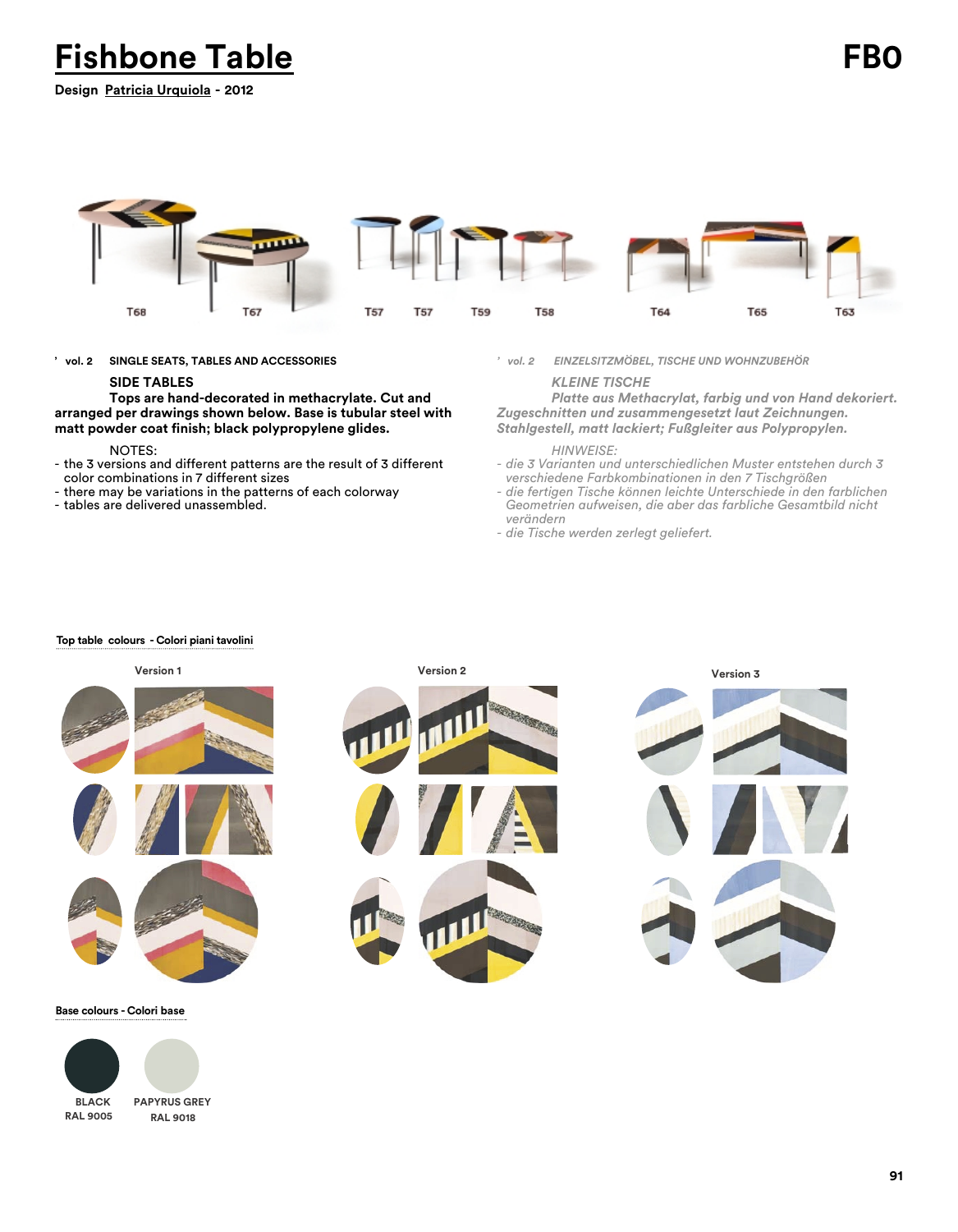# **Fishbone Table FB0**

| Table 54x34 h50  |     | Table 68x54 h45    |     |
|------------------|-----|--------------------|-----|
| Tisch 54x34 h50  | T63 | Tisch 68x54 h45    | T64 |
| $10,1 m3$ 17 Kg  |     | 11 Kg              |     |
| ᢛ                |     | 45                 |     |
| .54.             |     | .68.               |     |
| $\bowtie$ ន      |     | 볹                  |     |
| $\sim$           |     |                    |     |
| Table 108x68 h40 |     | Table 108x68 h60   |     |
| Tisch 108x68 h40 | T65 | Tisch 108x68 h60   | T66 |
| $10,1 m3$ 20 Kg  |     | $10,1 m3$ 21 Kg    |     |
|                  |     | 5                  |     |
| $\epsilon$       |     |                    |     |
| $\cdot$ 108      |     | 108<br>$\bullet$ . |     |
| 8                |     | జ                  |     |

 $\bar{z}$ 

 $\bar{\beta}$